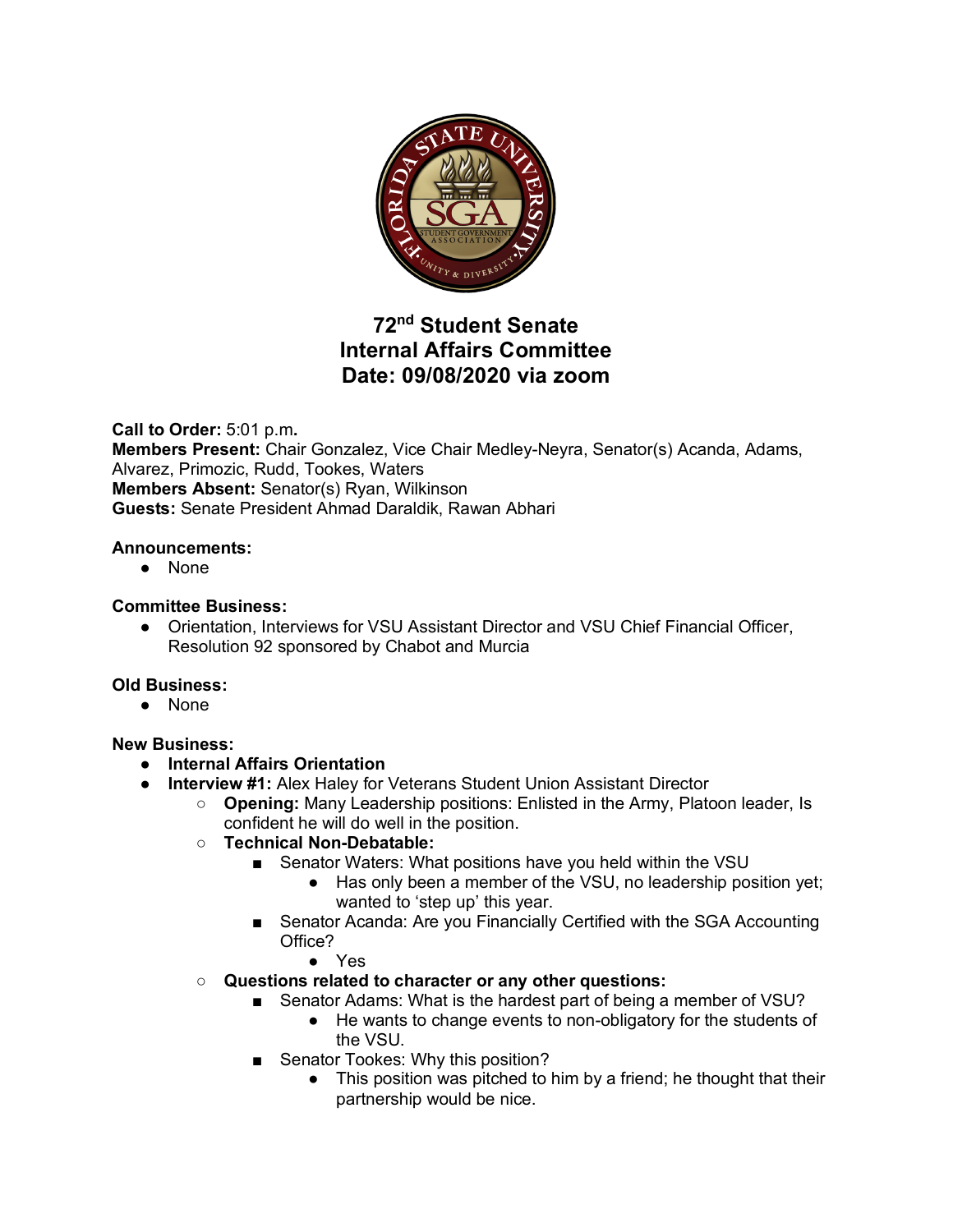- Senator Adams: How do you handle leading with individuals that you don't necessarily agree with?
	- By facing it head on.
- **Closing:** Candidate hopes we see how much he cares about the VSU, the members therein, and the events that they are having. He hopes to encourage 'if only one other person' to get more involved.
- **Deliberations**
	- Roundtable
- **Motion to Call the Question**
	- Senator Waters
	- Senator Acanda seconds
- **Voting Results**
	- Yes (6) Senator(s) Acanda, Adams, Alvarez, Primozic, Rudd, Medley-**Nevra**
	- No (2) Senator(s) Tookes, Waters
	- Abstention (0)
- **Candidate passes**
- **Interview #2:** Tristan Gilbert for Veterans Student Union Chief Financial Officer
	- **Opening:** He is a senior Accounting Major, 6 year veteran of the National Guard, Looks forward to our questions, hopes to make us proud.
	- **Technical Non-Debatable:**
		- Senator Waters: Are you Financially Certified?
			- Yes
	- **Questions related to character or any other questions:**
		- Senator Adams: How do you hope to create trust among the members and the board
			- Transparency, being transparent with finances can build trust as a team. He's learned that taking the time to listen to everybody he can build trust with them.
		- Senator Waters: Pertaining to your position, what is the VSU budget? How will you ensure the VSU keeps fiscal responsibility?
			- They've planned, set checkpoints, and kept track of everything they need to present to the Senate.
		- Senator Waters: Do you have any contingency documents you will be working on?
			- They will increase the amount of time they spend creating files on the members of VSU.
		- Senator Rudd: Describe your experience with micro management.
			- Avoiding micromanaging will allow us to keep people safe, even with financials; you should trust the checks and balances system.
		- Senator Acanda: Can you tell us about a leadership experience that was difficult for you? How did you manage it?
			- He had to clean toilets with strangers in the military at basic training; sometimes they wouldn't agree, so he got to know them better.
		- Senator Adams: What is your proudest accomplishment?
			- Marrying his wife & Taking care of inventory while deployed by the National Guard.
	- **Closing:** He said thank you.
	- **Deliberations**
		- Roundtable